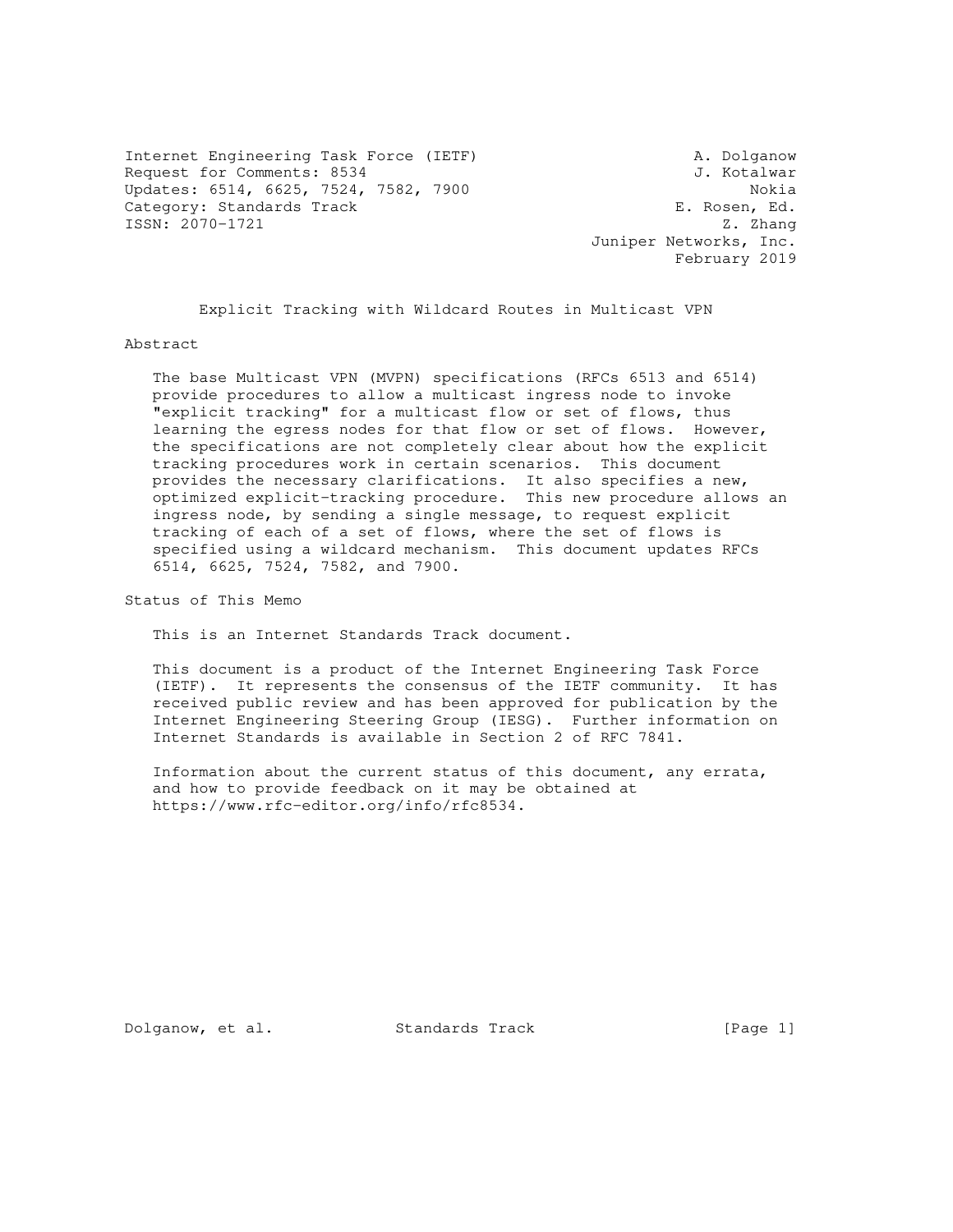#### Copyright Notice

 Copyright (c) 2019 IETF Trust and the persons identified as the document authors. All rights reserved.

 This document is subject to BCP 78 and the IETF Trust's Legal Provisions Relating to IETF Documents

 (https://trustee.ietf.org/license-info) in effect on the date of publication of this document. Please review these documents carefully, as they describe your rights and restrictions with respect to this document. Code Components extracted from this document must include Simplified BSD License text as described in Section 4.e of the Trust Legal Provisions and are provided without warranty as described in the Simplified BSD License.

Table of Contents

|                                                           | 5  |
|-----------------------------------------------------------|----|
| The Explicit-Tracking Flags<br>2.                         | 5  |
| Match for Tracking versus Match for Reception<br>3.       | 7  |
| Ingress Node Initiation of Tracking<br>4.                 | 9  |
| 5. Eqress Node Response to the Match for Tracking         | 11 |
| 5.1. General Egress Node Procedures                       | 11 |
| 5.2. Responding to the LIR-pF Flag                        | 12 |
| 5.3. When the Egress Node Is an ABR or ASBR               | 15 |
| 6. Ingress Node Handling of Received Leaf A-D Routes with |    |
|                                                           |    |
|                                                           | 16 |
|                                                           | 17 |
| 8.                                                        | 18 |
| 9.                                                        | 19 |
| Normative References<br>9.1.                              | 19 |
| 9.2. Informative References                               | 20 |
|                                                           | 20 |
| Authors' Addresses                                        | 21 |

# 1. Introduction

 The base Multicast VPN (MVPN) specifications, [RFC6513] and [RFC6514], define the "Selective Provider Multicast Service Interface Auto-Discovery route" (S-PMSI A-D route).

 Per those RFCs, the S-PMSI A-D route contains a Network Layer Reachability Information (NLRI) field that identifies a particular multicast flow. In the terminology of those RFCs, each flow is denoted by (C-S,C-G), where C-S is an IP source address and C-G is an IP multicast address, both in the address space of a VPN customer. The (C-S,C-G) of the multicast flow is encoded into the NLRI field.

Dolganow, et al. Standards Track [Page 2]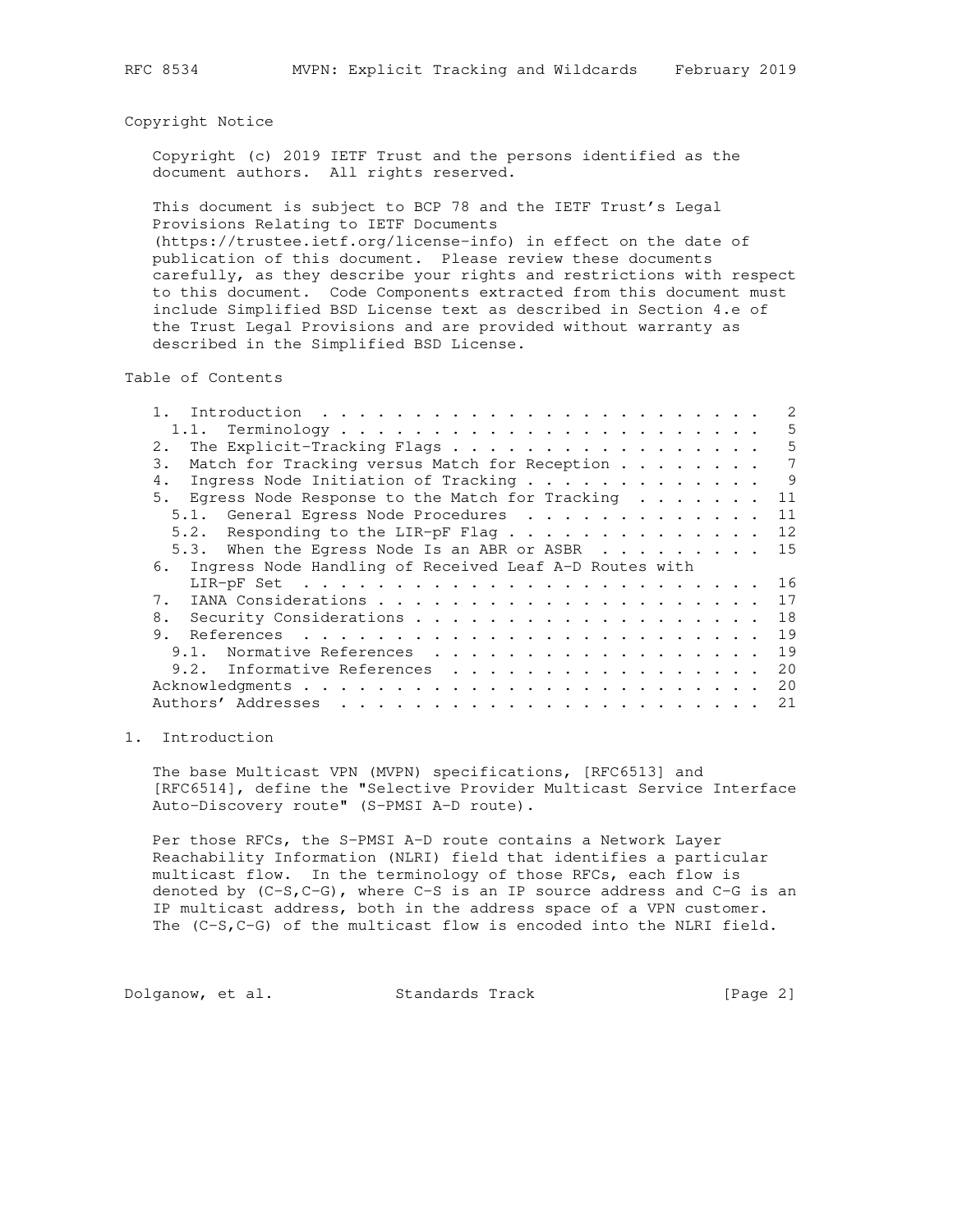An S-PMSI A-D route also carries a PMSI Tunnel attribute (PTA). Typically, the PTA is used to identify a tunnel through the provider backbone network (a "P-tunnel").

 By originating an S-PMSI A-D route identifying a particular multicast flow and a particular P-tunnel, a node is advertising the following:

 If the node has to transmit packets of the identified flow over the backbone, it will transmit them through the identified tunnel.

 [RFC6513] and [RFC6514] also define a procedure that allows an ingress node of a particular multicast flow to determine the set of egress nodes that have requested to receive that flow from that ingress node. The ability of an ingress node to identify the egress nodes for a particular flow is known as "explicit tracking". An ingress node requests explicit tracking by setting a flag (the "Leaf Information Required" flag, or LIR flag) in the PTA. When an egress node receives an S-PMSI A-D route with the LIR flag set, the egress node originates a Leaf A-D route whose NLRI field contains the NLRI from the corresponding S-PMSI A-D route. In this way, the egress node advertises that it has requested to receive the particular flow identified in the NLRI of that S-PMSI A-D route.

 [RFC6513] and [RFC6514] also allow an ingress node to originate an S-PMSI A-D route whose PTA has the LIR flag set but that does not identify any P-tunnel. This mechanism can be used when desired to do explicit tracking of a flow without at the same time binding that flow to a particular P-tunnel.

 [RFC6625] (and other RFCs that update it) extends the specification of S-PMSI A-D routes and allows an S-PMSI A-D route to encode a wildcard in its NLRI. Either the C-S or the C-G or both can be replaced by wildcards. These routes are known as  $(C-*$ ,  $C-S$ ) S-PMSI A-D routes,  $(C-S, C-*)$  S-PMSI A-D routes, or  $(C-*, C-*)$  S-PMSI A-D routes, depending on whether the C-S or C-G or both have been replaced by wildcards. These routes are known jointly as "wildcard S-PMSI A-D routes".

 One purpose of this document is to clarify the way that the explicit tracking procedures of [RFC6513] and [RFC6514] are applied when wildcard S-PMSI A-D routes are used.

 In addition, this document addresses the following scenario, which is not addressed in [RFC6513], [RFC6514], or [RFC6625]. Suppose an ingress node originates an S-PMSI A-D route whose NLRI specifies, for example,  $(C-*$ ,  $C-*$ ) (i.e., both  $C-S$  and  $C-G$  are replaced by wildcards)

Dolganow, et al. Standards Track [Page 3]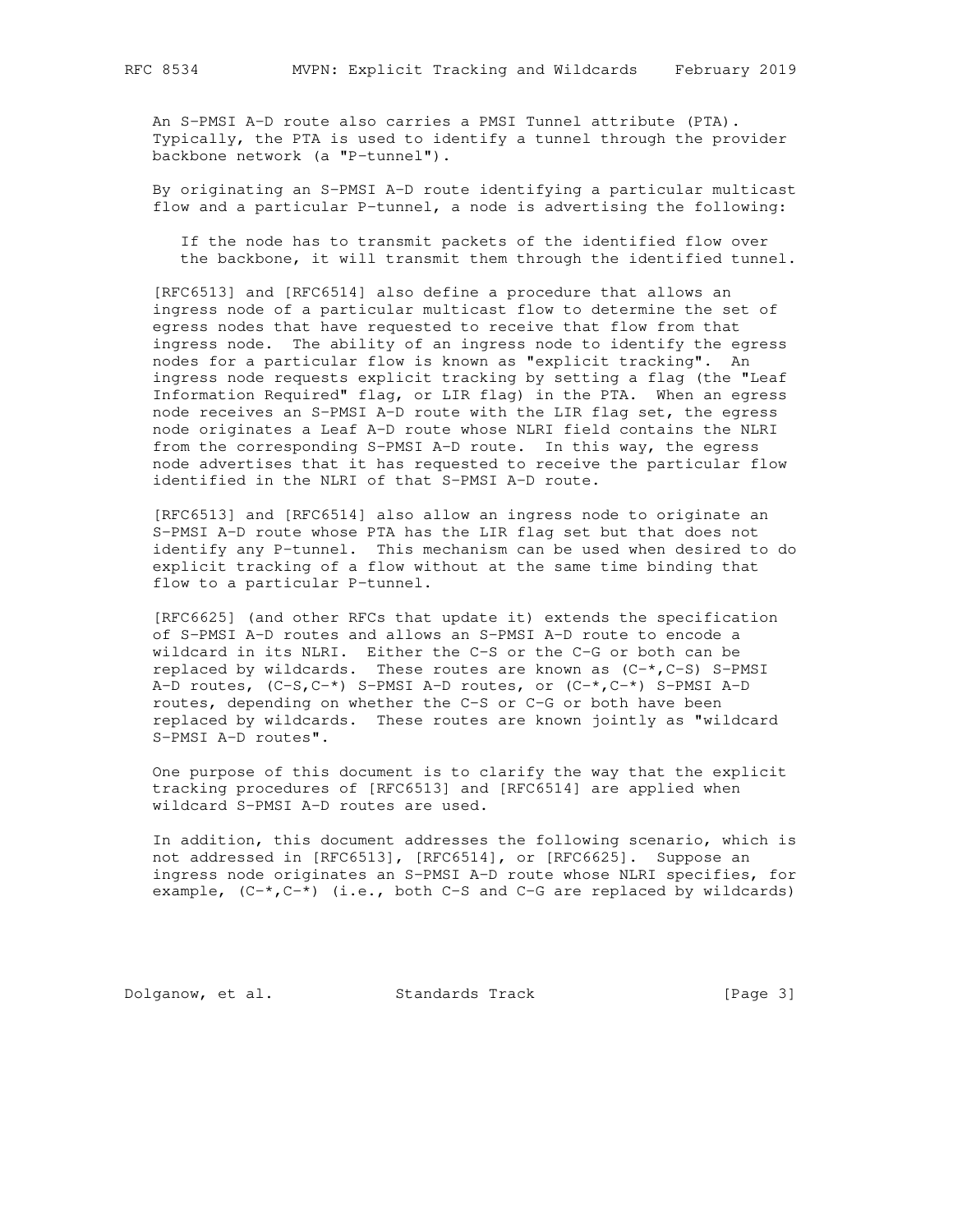and whose PTA identifies a particular P-tunnel. Now suppose that the ingress node wants explicit tracking for each individual flow that it transmits (following the procedures of [RFC6625]) on that P-tunnel.

 In this example, if the ingress node sets the LIR flag in the PTA of the wildcard S-PMSI A-D route, each egress node that needs to receive a flow from the ingress node will respond with a Leaf A-D route whose NLRI contains the  $(C^{-*}, C^{-*})$  wildcard. This allows the ingress node to determine the set of egress nodes that are interested in receiving flows from the ingress node. However, it does not allow the ingress node to determine exactly which flows are of interest to which egress nodes.

 If the ingress node needs to determine which egress nodes are interested in receiving which flows, it needs to originate an S-PMSI  $A-D$  route for each individual (C-S, C-G) flow that it is transmitting, and it needs to set the LIR flag in the PTA of each such route. However, since all the flows are being sent through the tunnel identified in the  $(C^{-*}, C^{-*})$  S-PMSI A-D route, there is no need to identify a tunnel in the PTA of each (C-S,C-G) S-PMSI A-D route. Per Section 5 of [RFC6514], the PTA of the (C-S,C-G) S-PMSI A-D routes can specify "no tunnel information present". This procedure allows explicit tracking of individual flows, even though all those flows are assigned to tunnels by wildcard S-PMSI A-D routes.

However, this procedure requires several clarifications:

- o The procedures of [RFC6625] do not address the case of an S-PMSI A-D route whose NLRI contains wildcards but whose PTA specifies "no tunnel information present".
- o If it is desired to send a set of flows through the same tunnel (where that tunnel is advertised in a wildcard S-PMSI A-D route), but it is also desired to explicitly track each individual flow transmitted over that tunnel, one has to send an S-PMSI A-D route (with the LIR flag set in the PTA) for each individual flow. It would be more optimal if the ingress node could just send a single wildcard S-PMSI A-D route binding the set of flows to a particular tunnel and have the egress nodes respond with Leaf A-D routes for each individual flow.
- o [RFC6513] and [RFC6514] support the notion of "segmented P-tunnels", where "segmentation" occurs at Autonomous System Border Routers (ASBRs); [RFC7524] extends the notion of segmented P-tunnels so that segmentation can occur at Area Border Routers (ABRs). One can think of a segmented P-tunnel as passing through a number of "segmentation domains". In each segmentation domain, a given P-tunnel has an ingress node and a set of egress nodes.

Dolganow, et al. Standards Track [Page 4]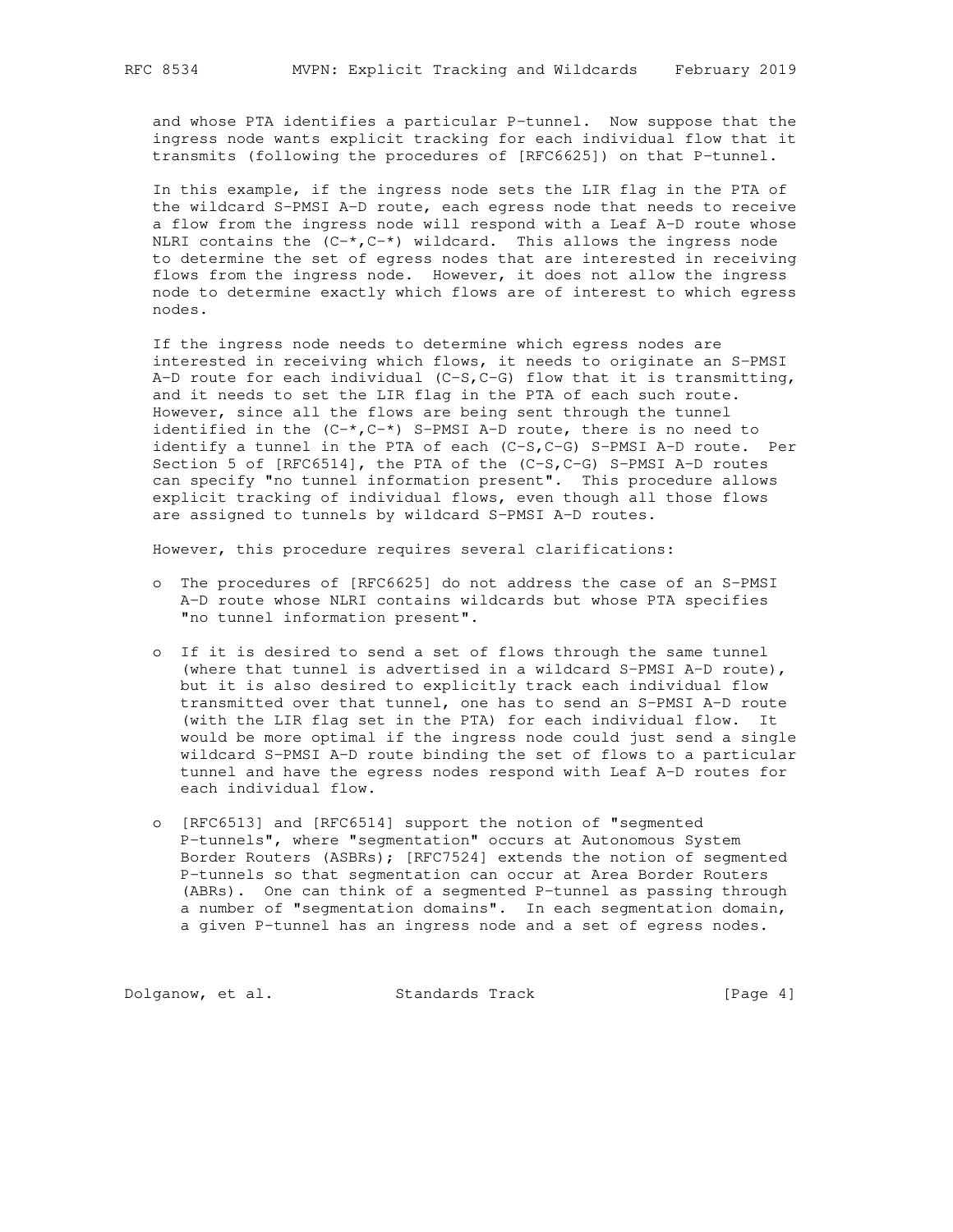The explicit tracking procedures allow an ingress node of a particular segmentation domain to determine, for a particular flow or set of flows, the egress nodes of that segmentation domain. This has given rise to two further problems:

- \* The explicit tracking procedures do not allow an ingress node to "see" past the boundaries of the segmentation domain.
- \* The prior specifications do not make it very clear whether a segmented tunnel egress node, upon receiving an S-PMSI A-D route whose PTA specifies "no tunnel information present", is expected to forward the S-PMSI A-D route, with the same PTA, to the next segmentation domain.

These problems are addressed in Section 5.3.

 This document clarifies the procedures for originating and receiving S-PMSI A-D routes and Leaf A-D routes. This document also adds new procedures to allow more efficient explicit tracking. The procedures being clarified and/or extended are discussed in multiple places in the documents being updated.

1.1. Terminology

 The key words "MUST", "MUST NOT", "REQUIRED", "SHALL", "SHALL NOT", "SHOULD", "SHOULD NOT", "RECOMMENDED", "NOT RECOMMENDED", "MAY", and "OPTIONAL" in this document are to be interpreted as described in BCP 14 [RFC2119] [RFC8174] when, and only when, they appear in all capitals, as shown here.

2. The Explicit-Tracking Flags

 [RFC6514] defines one flag in the PTA, the "Leaf Information Required" (LIR) flag, that is used for explicit tracking.

 This document defines a new flag in the Flags field of the PMSI Tunnel attribute. This new flag is known as the "Leaf Information Required per Flow" flag (LIR-pF). This flag may be set in the PTA of a  $(C^{-*}, C^{-*})$ ,  $(C^{-*}, C^{-}G)$ , or  $(C-S, C^{-*})$  S-PMSI A-D route. The conditions under which it should be set by the originator of the route are discussed in Section 4. The significance of the flag in a received wildcard S-PMSI A-D route is discussed in Sections 5 and 5.2.

 The LIR-pF flag may also be set in the PTA of a Leaf A-D route. The conditions under which it should be set by the originator of the route are discussed in Section 5.2. The significance of the flag in a received Leaf A-D route is discussed in Section 6.

Dolganow, et al. Standards Track [Page 5]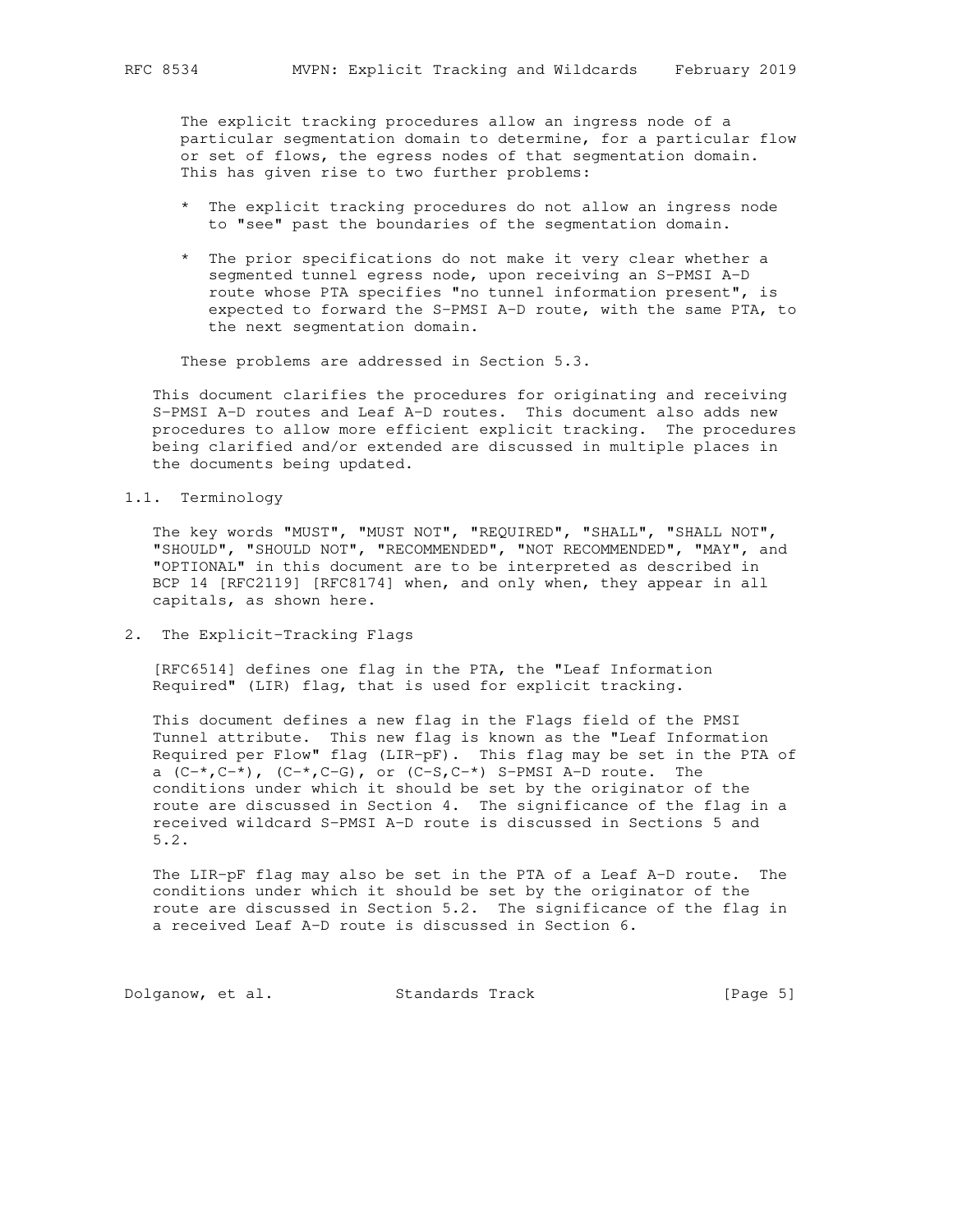Note that support for the LIR-pF flag is OPTIONAL. This flag SHOULD NOT be set in a route's PTA unless it is known that the flag is supported by all the Provider Edge (PE) routers that are to receive that route. Typically, this might mean that the ability to set this flag would be controlled by a configuration knob, and operators would not set this knob unless they know that all the relevant PEs support this feature. How this is known is outside the scope of this document.

 This document only defines procedures for the LIR-pF flag when that flag is in the PTA of a wildcard S-PMSI A-D route or a Leaf A-D route. In all other cases, the flag SHOULD be clear, and its value SHOULD be ignored. Use of the flag in these other cases is outside the scope of this document.

 Section 5 of [RFC6514] lists a number of tunnel types. We will refer to these as "6514-tunnel-types". Other tunnel types will be referred to as "non-6514-tunnel-types". This document specifies procedures for using the LIR-pF flag with 6514-tunnel-types. Procedures for using the LIR-pF flag with non-6514-tunnel-types are outside the scope of this document.

 If it is desired to use a particular non-6514-tunnel-type in MVPN, there needs to be a specification for how that tunnel type is used in MVPN. If it is desired to use that tunnel type along with the LIR-pF flag, that specification (or a follow-on specification) will have to specify the rules for using the LIR-pF flag with that tunnel type. As an example, see [BIER-MVPN]. In the absence of such a specification (or in the absence of support for such a specification):

- o the originator of a route that carries a PTA SHOULD NOT set the LIR-pF flag in any PTA that specifies that tunnel type, and
- o the receiver of a route that carries a PTA specifying that tunnel type SHOULD treat the LIR-pF flag as if it were not set.

 If the LIR-pF flag is set in the PTA of an S-PMSI A-D route, the originator of that route MUST also set the LIR flag. If the PTA of a received wildcard S-PMSI A-D route has the LIR-pF flag set but does not have the LIR flag set, the receiver MUST log the fact that the flags appear to have been improperly set. However, the route MUST then be processed normally (as if both flags were set), as specified in this document.

Dolganow, et al. Standards Track [Page 6]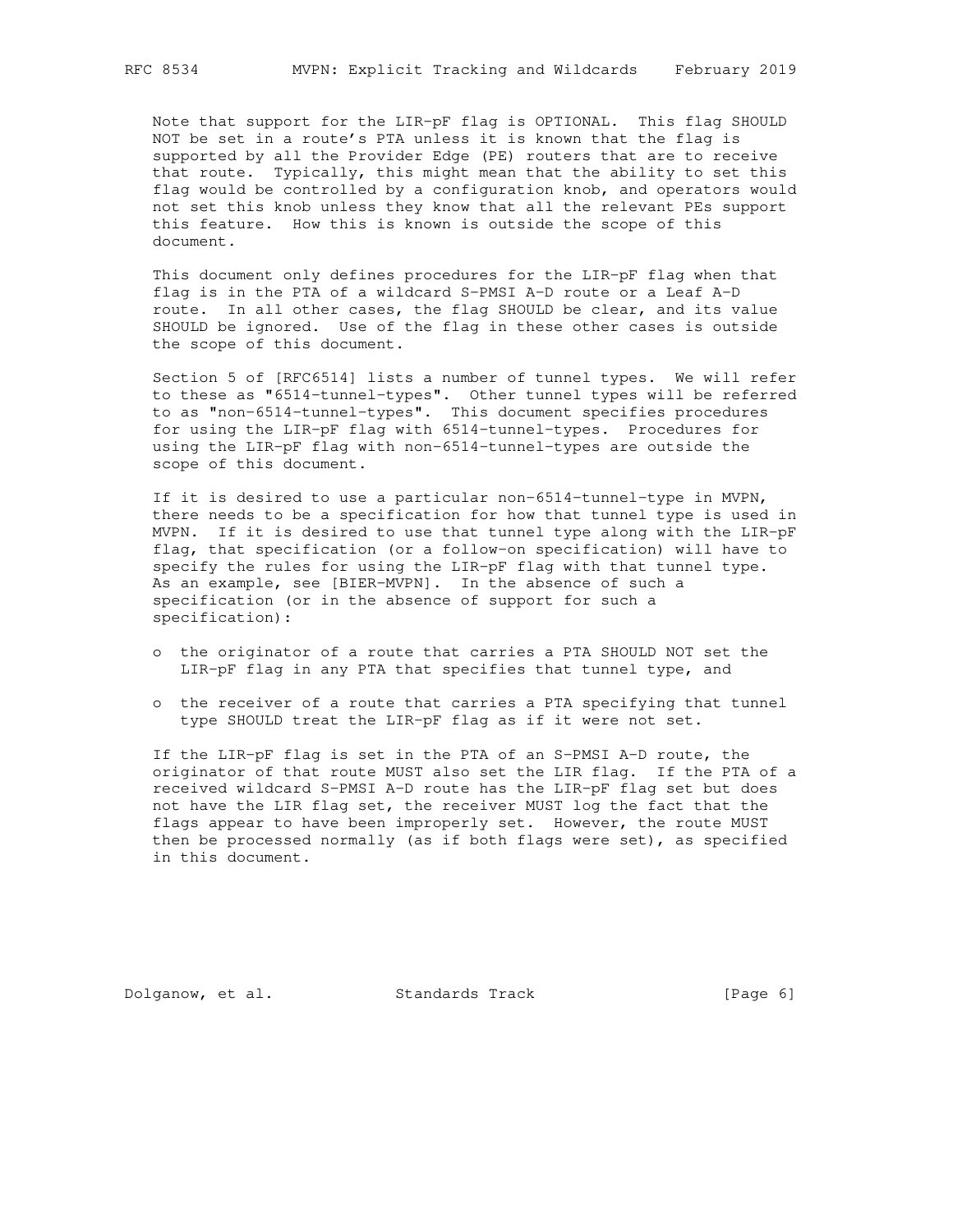It is worth noting what will happen if the LIR-pF flag is set in the PTA of, for example, a  $(C^{-*}, C^{-*})$  S-PMSI A-D route originated by an ingress node, but one or more of the egress nodes do not support the LIR-pF flag:

- 1. The ingress node will not be able to determine the complete set of egress nodes that are expecting a particular multicast flow from that ingress node.
- 2. Depending upon the tunnel type, the ingress node may send a particular multicast flow only to the egress nodes that do support the LIR-pF flag. From the perspective of egress nodes that do not support the LIR-pF flag, certain flows may appear to be "blackholed".

 It is also worth noting that it is possible for an ingress node that sets the LIR-pF flag in an S-PMSI A-D route to detect the presence of egress nodes that do not support this flag.

 Since an ingress node that sets the LIR-pF flag is also required to set the LIR flag, egress nodes that do not support the LIR-pF flag will respond, as specified in [RFC6514], to the ingress node's  $(C-*$ ,  $C-*$ ) S-PMSI A-D route with a Leaf A-D route.

 As discussed in Section 5.2, any Leaf A-D route originated in response to an S-PMSI A-D route that has the LIR-pF flag set will carry a PTA whose LIR-pF flag is set. If an ingress node receives a Leaf A-D route whose Route Key field corresponds to the NLRI of an S-PMSI A-D route whose PTA has the LIR-pF flag set, but the Leaf A-D route lacks a PTA or has a PTA where the LIR-pF flag is clear, the ingress node can infer that the egress node originating that Leaf A-D route does not support the LIR-pF flag. The software at the ingress node MUST detect this and MUST have a way of alerting the operator that the deployment is not properly configured.

3. Match for Tracking versus Match for Reception

 Section 3.2 of [RFC6625] specifies a set of rules for finding the S-PMSI A-D route that is the "match for data reception" (or more simply, the "match for reception") of a given  $(C-S, C-G)$  or  $(C-*, C-G)$  state. These rules do not take into account the fact that some S-PMSI A-D routes may not be carrying PTAs at all or may be carrying PTAs that do not identify any P-tunnel. (A PTA that does not identify any P-tunnel is one whose Tunnel Type field has been set to "no tunnel information present", as specified in Section 5 of [RFC6514].)

Dolganow, et al. Standards Track [Page 7]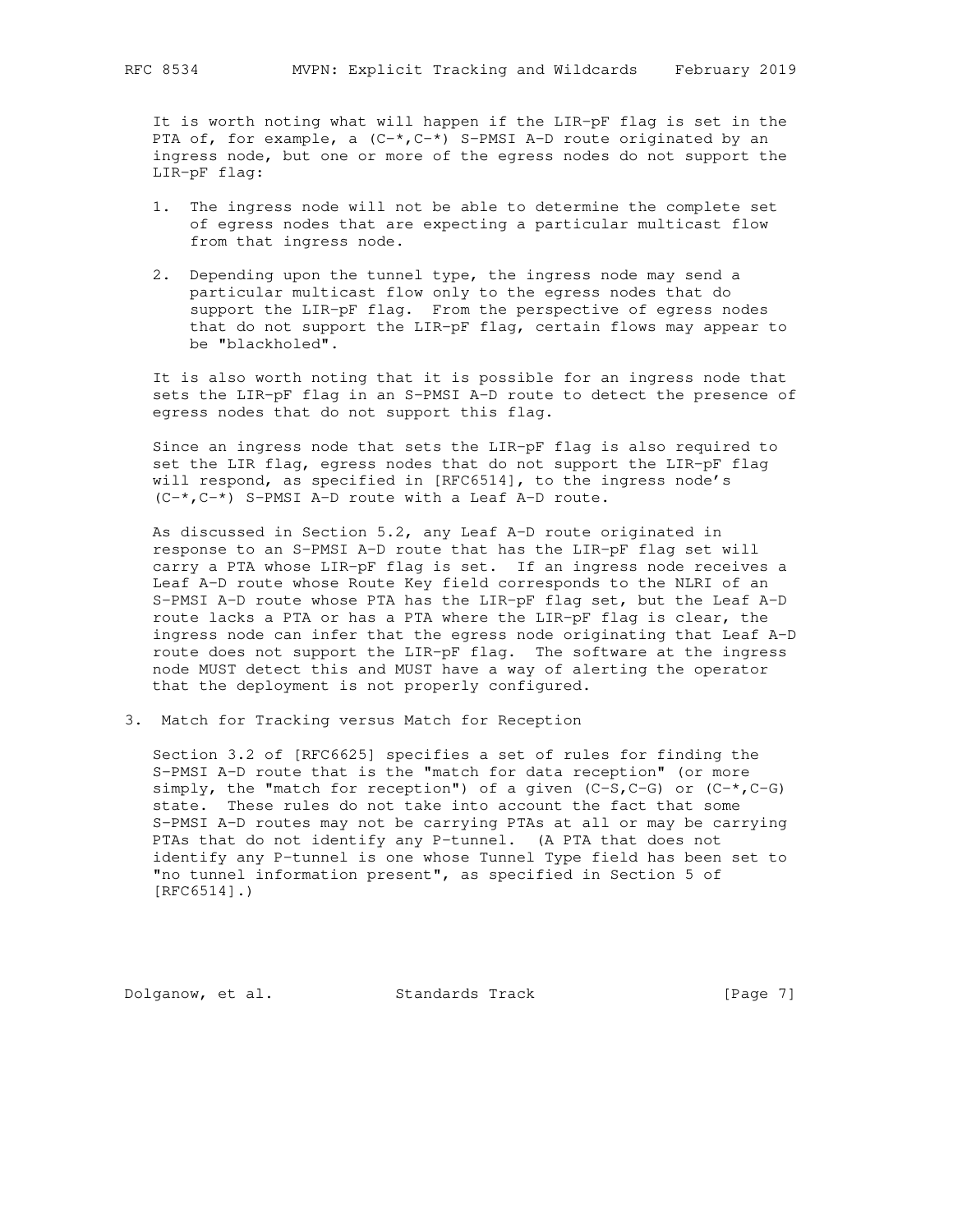The rules for finding a "match for reception" in [RFC6625] are hereby modified as follows:

When applying the rules of Sections 3.2.1 or 3.2.2 of [RFC6625], it is REQUIRED to ignore any S-PMSI A-D route that has no PTA, or whose PTA specifies "no tunnel information present".

 There are other RFCs that update [RFC6625] and modify the rules for finding a "match for reception". See, e.g., [RFC7582] and [RFC7900]. When applying those modified rules, it is REQUIRED to ignore any S-PMSI A-D route that has no PTA, or whose PTA specifies "no tunnel information present".

We also introduce a new notion, the "match for tracking":

For a given  $C$ -flow ((C-S, C-G) or (C-\*, C-G)), the "match for tracking" is chosen as follows. Ignore any S-PMSI A-D route that has no PTA. Also ignore any S-PMSI A-D route whose PTA specifies "no tunnel information present" and has neither the LIR flag nor the LIR-pF flag set. (That is, \*do not\* ignore an S-PMSI A-D route that has a PTA specifying "no tunnel information present" unless its LIR and LIR-pF flags are both clear). Then apply the rules (from [RFC6625] and other documents that update it) for finding the "match for reception". The result (if any) is the "match for tracking".

 Note that the procedure for finding the match for tracking takes into account S-PMSI A-D routes whose PTAs specify "no tunnel information present" and that have either the LIR or LIR-pf flag set. The procedure for finding the match for reception ignores such routes.

 We will clarify this with a few examples. In these examples, we assume that there is only one segmentation domain. In this case, the ingress and egress nodes are PE routers.

 Suppose a given PE router, PE1, has chosen PE2 as the "upstream PE" [RFC6513] for a given flow (C-S1,C-G1). And suppose PE1 has installed the following two routes that were originated by PE2:

- o Route1: A (C-\*,C-\*) S-PMSI A-D route whose PTA specifies a tunnel.
- o Route2: A (C-S1,C-G1) S-PMSI A-D route whose PTA specifies "no tunnel information present" and has the LIR flag set.

Route1 is the match of (C-S1, C-G1) for reception, and Route2 is the match of (C-S1, C-G1) for tracking.

Dolganow, et al. Standards Track [Page 8]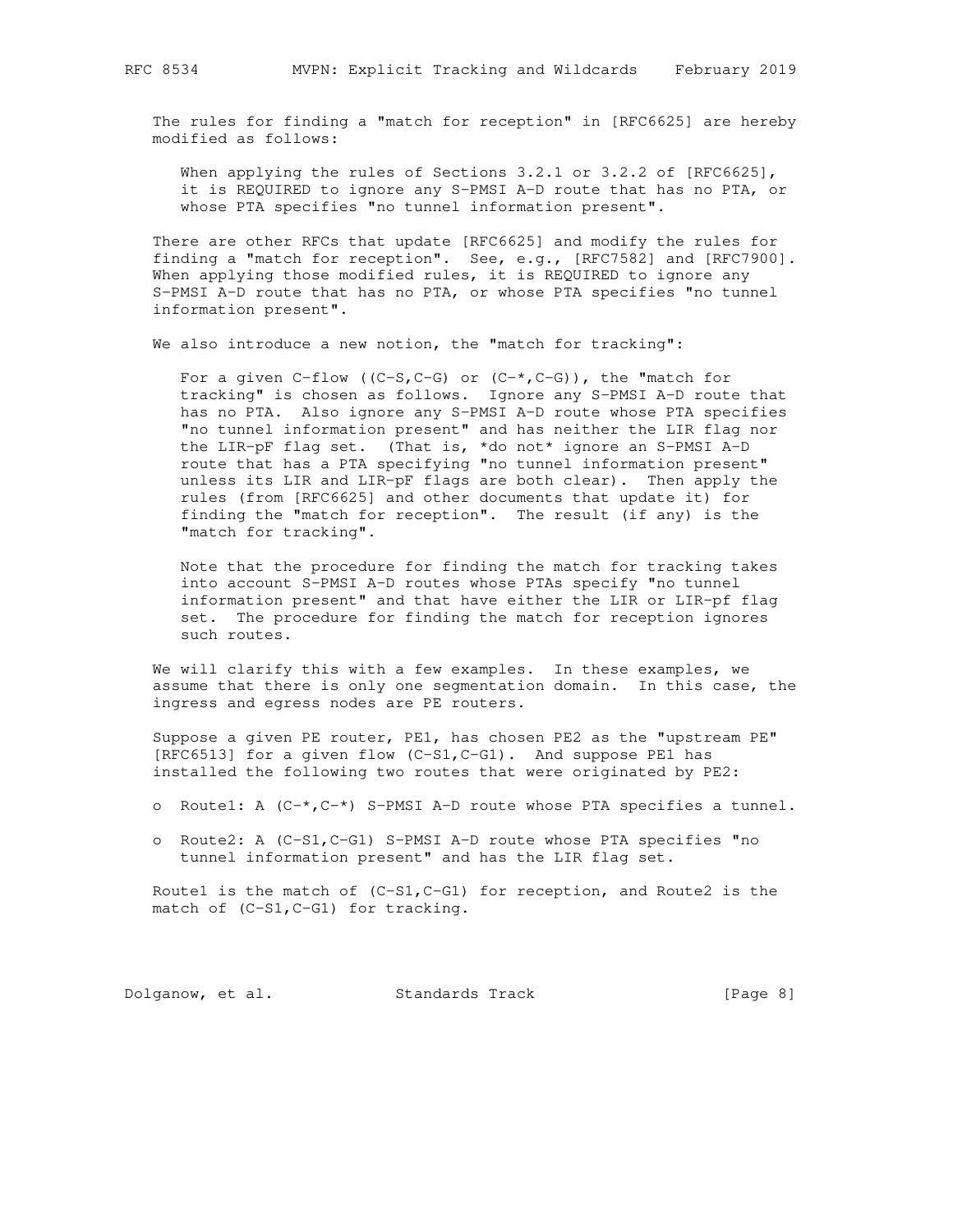Continuing this example, suppose:

- o PE1 has chosen PE2 as the upstream PE for a different flow,  $(C-S2, C-G2)$ .
- o PE2 has not originated an S-PMSI A-D route for (C-S2,C-G2).

 In this case, PE1 would consider Route1 to be the match of (C-S2,C-G2) for tracking as well as its match for reception.

 Also note that if a match for tracking does not have the LIR flag or the LIR-pF flag set, no explicit tracking information will be generated. See Section 5.

 As another example, suppose PE1 has installed the following two routes that were originated by PE2:

- o Routel: A  $(C-*$ ,  $C-*$ ) S-PMSI A-D route (irrespective of whether the PTA specifies a tunnel).
- o Route2: A (C-S1,C-G1) S-PMSI A-D route whose PTA specifies a tunnel.

 In this case, Route2 is both the "match for reception" and the "match for tracking" for (C-S1,C-G1).

 Note that for a particular C-flow, PE1's match for reception might be the same route as its match for tracking, or its match for reception might be a "less specific" route than its match for tracking. But its match for reception can never be a "more specific" route than its match for tracking.

4. Ingress Node Initiation of Tracking

 An ingress node that needs to initiate explicit tracking for a particular flow or set of flows can do so by performing one of the following procedures:

 1. An ingress node can initiate explicit tracking for (C-S1,C-G1) by originating an S-PMSI A-D route that identifies (C-S1,C-G1) in its NLRI, including a PTA in that route, and setting the LIR flag in that PTA. The PTA may specify either a particular tunnel or "no tunnel information present".

However, the PTA of the (C-S1, C-G1) S-PMSI A-D route SHOULD NOT specify "no tunnel information present" unless the ingress node also originates an A-D route carrying a PTA that specifies the tunnel to be used for carrying (C-S1,C-G1) traffic. Such a route

Dolganow, et al. Standards Track [Page 9]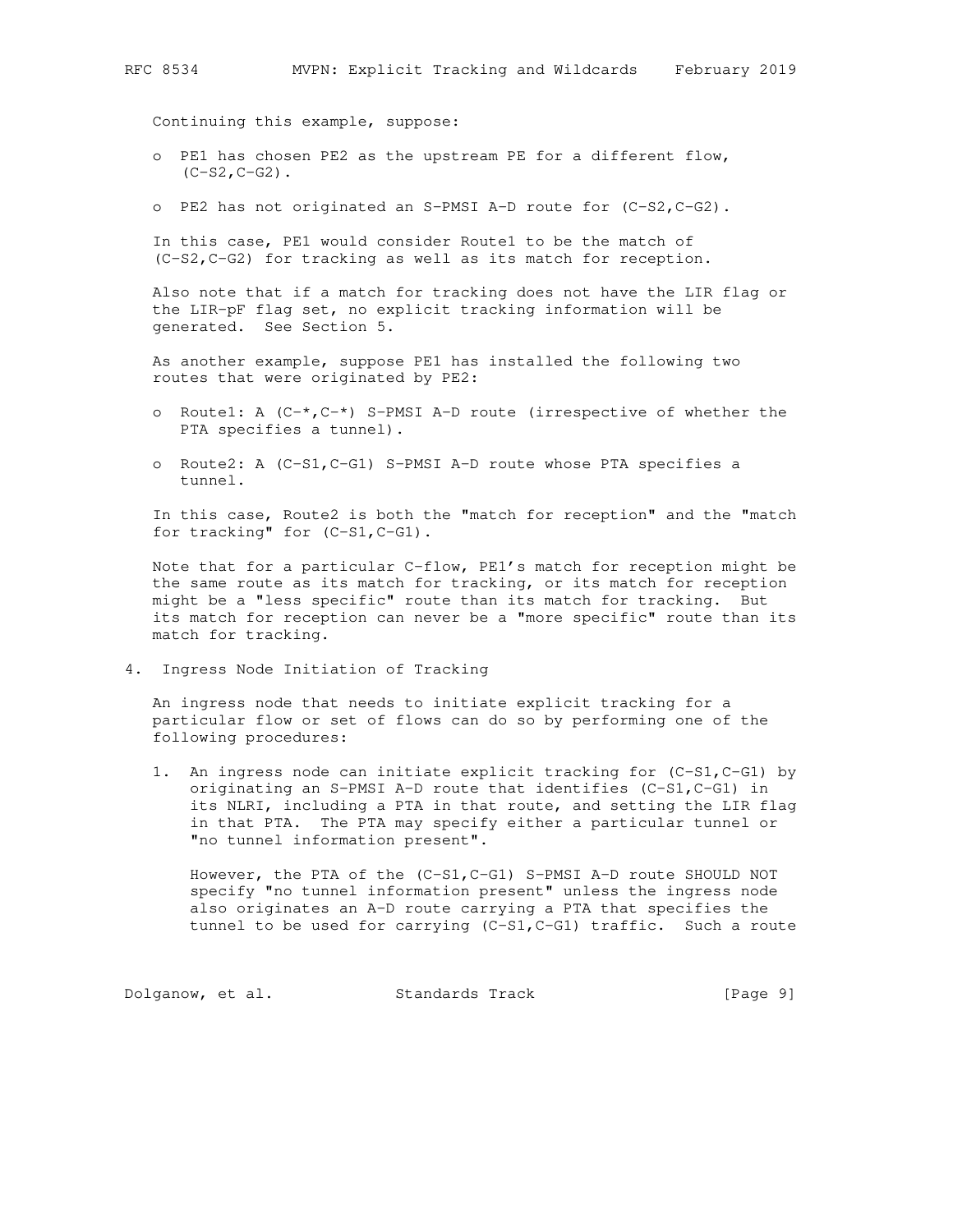could be an "Inclusive Provider Multicast Service Interface Auto- Discovery route" (I-PMSI A-D route), a (C-\*,C-G1) S-PMSI A-D route, a  $(C-S1, C^{-*})$  S-PMSI A-D route, or a  $(C^{-*}, C^{-*})$  S-PMSI A-D route. (There is no point in requesting explicit tracking for a given flow if there is no tunnel on which the flow is being carried.)

 Note that if the ingress node originates a wildcard S-PMSI A-D route carrying a PTA specifying the tunnel to be used for carrying (C-S1,C-G1) traffic, and if that PTA has the LIR-pF flag set, then explicit tracking for (C-S1,C-G1) is requested by that S-PMSI A-D route. In that case, the ingress node SHOULD NOT originate a (C-S1,C-G1) S-PMSI A-D route whose PTA specifies "no tunnel information present"; such a route would not provide any additional functionality.

 To terminate explicit tracking that has been initiated by an S-PMSI A-D route whose PTA specifies "no tunnel information present", the ingress node withdraws the route.

 To terminate explicit tracking that has been initiated by an S-PMSI A-D route whose PTA specifies a tunnel, the ingress node re-originates the route without the LIR flag set.

 2. The following procedure can be used if and only if it is known that the egress nodes support the optional LIR-pF flag. If the ingress node originates a wildcard S-PMSI A-D route, it can initiate explicit tracking for the individual flows that match the wildcard route by setting the LIR-pF flag in the PTA of the wildcard route. If an egress node needs to receive one or more flows for which that wildcard route is a match for tracking, the egress node will originate a Leaf A-D route for each such flow, as specified in Section 5.2).

When following this procedure, the PTA of the S-PMSI A-D route may specify either a tunnel or "no tunnel information present". The choice between these two options is determined by considerations that are outside the scope of this document.

 To terminate explicit tracking that has been initiated by an S-PMSI A-D route whose PTA specifies "no tunnel information present", the ingress node withdraws the route.

 To terminate explicit tracking that has been initiated by an S-PMSI A-D route whose PTA specifies a tunnel, the ingress node re-originates the route without either the LIR or LIR-pF flags set.

Dolganow, et al. Standards Track [Page 10]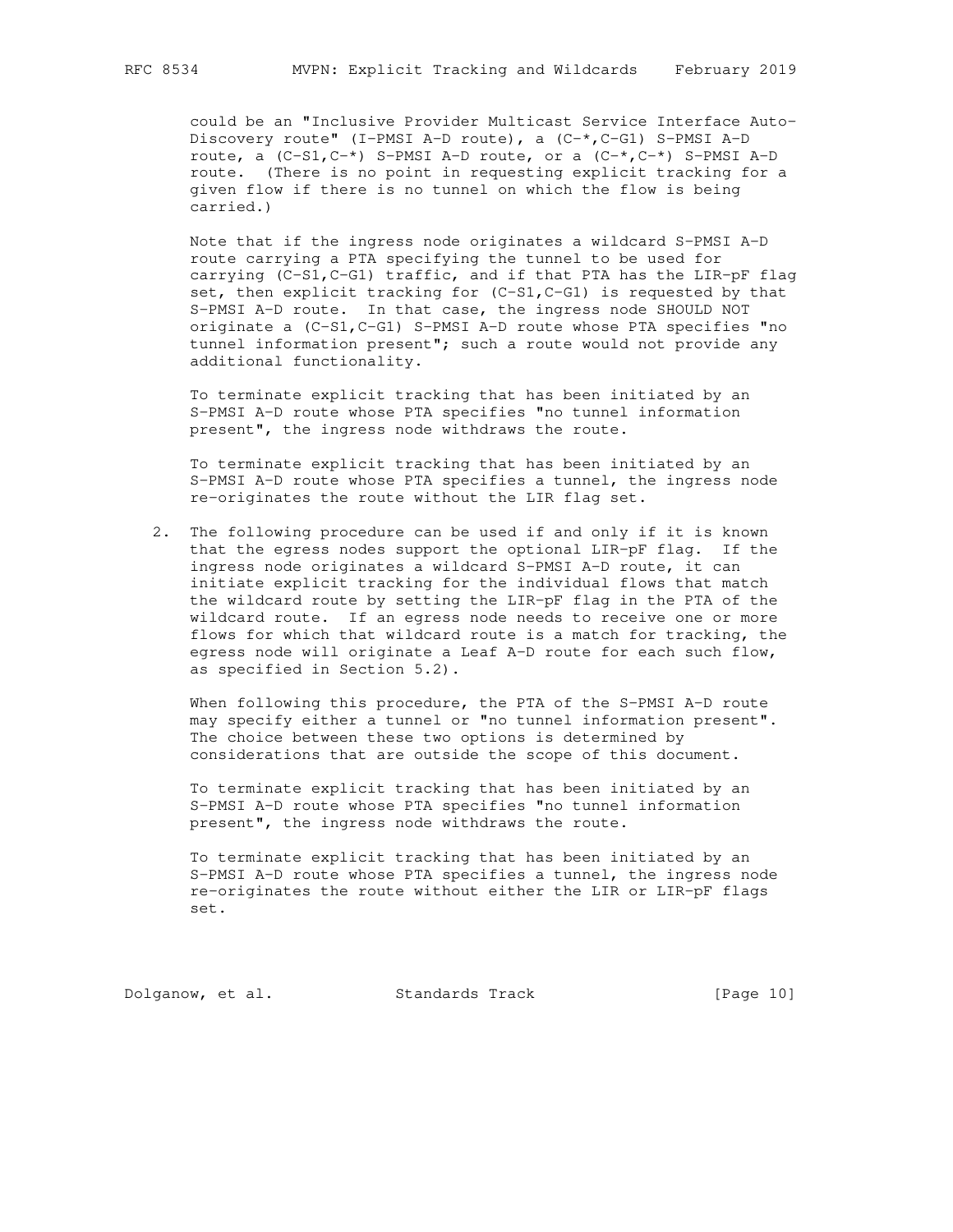Note that this procedure (Procedure 2 of Section 4) may not yield the expected results if there are egress nodes that do not support the LIR-pF flag; hence, it SHOULD NOT be used in that case.

- 5. Egress Node Response to the Match for Tracking
- 5.1. General Egress Node Procedures

There are four cases to consider:

1. With regard to a particular (C-S,C-G) or (C-\*,C-G) multicast state, the egress node's match for tracking is the same as its match for reception, and neither the LIR nor the LIR-pF flags are set.

 In this case, the egress node does not originate a Leaf A-D route in response to the match for reception/tracking, and there is no explicit tracking of the flow. This document specifies no new procedures for this case.

2. With regard to a particular (C-S,C-G) or (C-\*,C-G) multicast state, the egress node's match for tracking is the same as its match for reception, and the LIR flag is set, but the LIR-pF flag is not set.

 In this case, a Leaf A-D route is originated by the egress node, corresponding to the S-PMSI A-D route that is the match for reception/tracking. Construction of the Leaf A-D route is as specified in [RFC6514]; this document specifies no new procedures for this case.

- 3. With regard to a particular (C-S,C-G) or  $(C^{-*}, C^{-}G)$  multicast state, the egress node's match for tracking is the same as its match for reception, and LIR-pF is set. The egress node follows whatever procedures are required by other specifications, based on the match for reception. However, any Leaf A-D route originated by the egress node as a result MUST have the LIR-pF flag set in its PTA. The egress node MUST also follow the procedures of Section 5.2.
- 4. With regard to a particular  $(C-S, C-G)$  or  $(C-*, C-G)$  multicast state, the egress node's match for tracking is \*not\* the same as its match for reception. This can only happen if the match for tracking has a PTA specifying "no tunnel information present", with either the LIR flag or the LIR-pF flag set. In this case, the egress node MUST respond, separately, to \*both\* the match for tracking and the match for reception.

Dolganow, et al. Standards Track [Page 11]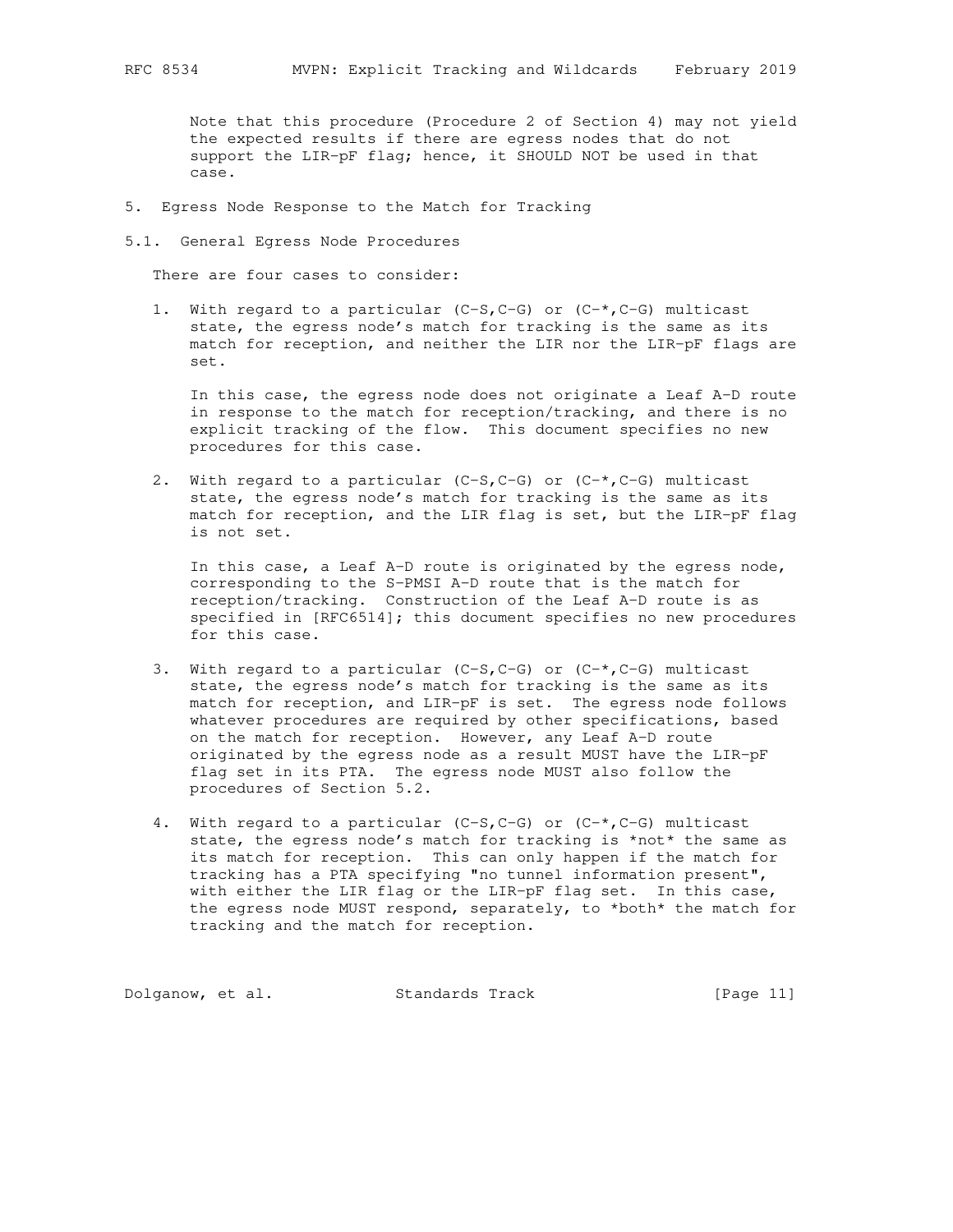If a Leaf A-D route is originated in response to the match for reception, the LIR-pF flag in the Leaf A-D route's PTA MUST have the same value as the LIR-pF flag in the match for reception's PTA. In all other respects, the procedures for responding to the match for reception are not affected by this document.

 If the match for tracking has the LIR flag set but the LIR-pF flag is not set, then the behavior of the egress node is not affected by the procedures of this document.

 If the match for tracking has the LIR-pF flag set, the egress node MUST follow the procedures of Section 5.2.

 Note that if the LIR flag is set in the PTA of the match for reception, the egress node may need to originate one or more Leaf A-D routes corresponding to the match for tracking, as well as originating a Leaf A-D route corresponding to the match for reception.

### 5.2. Responding to the LIR-pF Flag

 To respond to a match for tracking that has the LIR-pF flag set, an egress node originates one or more Leaf A-D routes.

Suppose the egress node has multicast state for a  $(C-S, C-G)$  or a  $(C-*$ ,  $C-G$ ) flow and has determined a particular S-PMSI A-D route, which has the LIR-pF flag set, to be the match for tracking for that flow. Then if the egress node supports the LIR-pF flag, it MUST originate a Leaf A-D route whose NLRI identifies that particular flow. Note that if a single S-PMSI A-D route (with wildcards) is the match for tracking for multiple flows, the egress node may need to originate multiple Leaf A-D routes, one for each such flow. We say that, from the perspective of a given egress node, a given S-PMSI A-D route tracks the set of flows for which it is the match for tracking. Each of the Leaf A-D routes originated in response to that S-PMSI A-D route tracks a single such flow.

 The NLRI of each Leaf A-D route that tracks a particular flow is constructed as follows. The Route Key field of the NLRI will have the format shown in Figure 1 (as defined in Sections 4.3 and 4.4 of [RFC6514]).

Dolganow, et al. Standards Track [Page 12]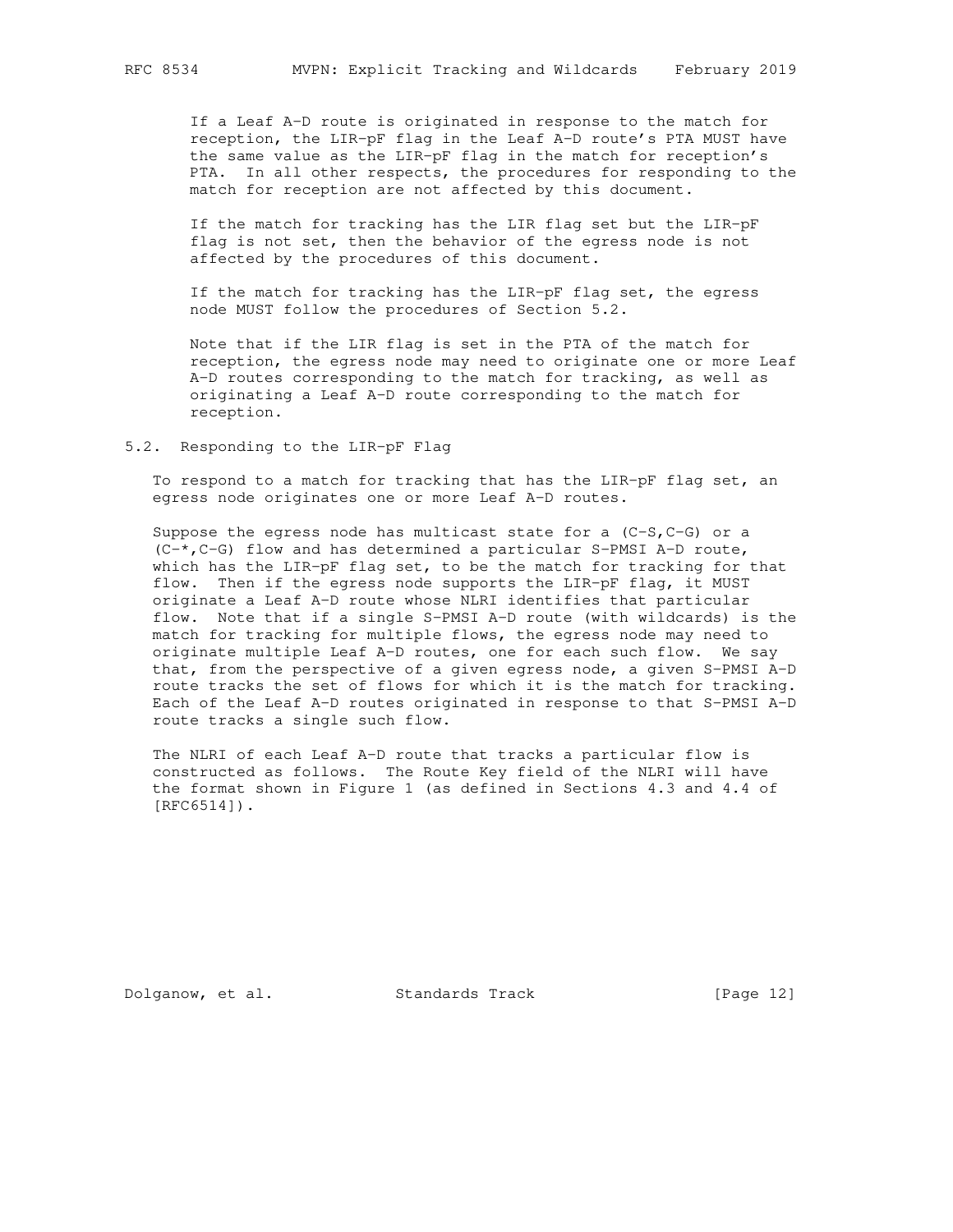

Figure 1: NLRI of S-PMSI A-D Route

- o The "ingress PE" address is taken from the Originating Router field of the NLRI of the S-PMSI A-D route that is the match for tracking. Section 2 of [RFC6515] explains how the receiver of a Leaf A-D route determines the length of this field and the address family of the PE's IP address.
- o The Multicast Source and Multicast Group fields respectively specify a source address (S) and a group address(G) that together identify the flow or flows being tracked by this Leaf A-D route. If a  $(C-*$ ,  $C-G$ ) is being tracked by this Leaf A-D route, the Multicast Source field is omitted, and the Multicast Source Length field is set to 0. In this case, the Leaf A-D route is known as a "wildcard Leaf A-D route".
- o The Route Distinguisher (RD) field is set to the value of the RD field from the NLRI of the S-PMSI A-D route.

 The encoding of these Leaf A-D routes is similar to the encoding of the Leaf A-D routes described in Section 6.2.2 of [RFC7524], which were designed for the support of "global table multicast". However, that document sets the RD to either  $0$  or  $-1$ ; following the procedures of the present document, the RD will never be  $0$  or  $-1$ . Therefore, Leaf A-D routes constructed according to the procedures of this section can always be distinguished from the Leaf A-D routes constructed according to the procedures of Section 6.2.2 of [RFC7524]. Also, Leaf A-D routes constructed according to the procedures of this section are VPN-specific routes and will always carry an IP-address-specific Route Target, as specified in [RFC6514].

Dolganow, et al. Standards Track [Page 13]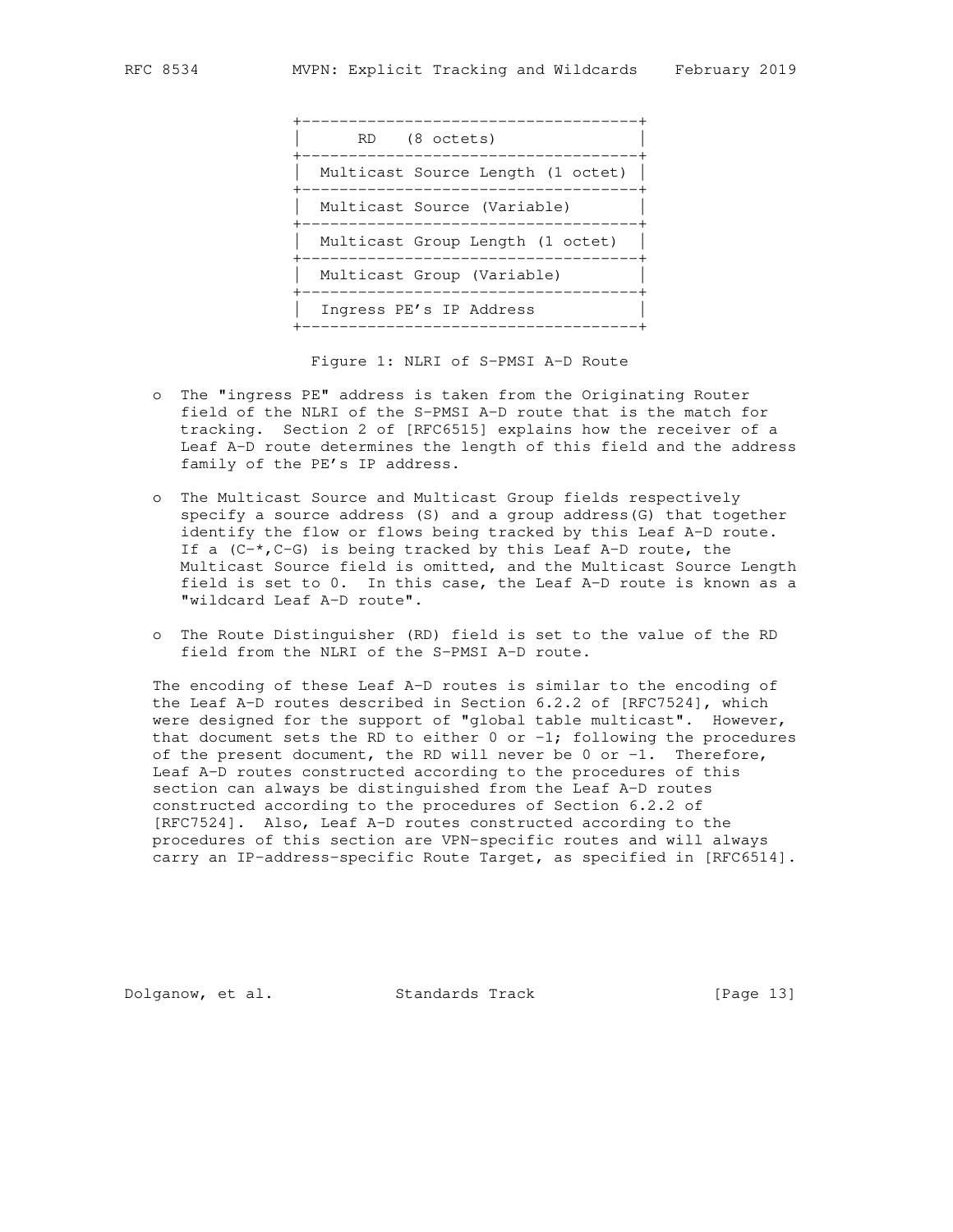If a Leaf A-D route is originated as a response to a match for tracking whose PTA specifies "no tunnel information present", the Leaf A-D route MUST carry a PTA that specifies "no tunnel information present". The LIR-pF flag in this PTA MUST be set.

 If an egress node originates multiple Leaf A-D routes in response to a single S-PMSI A-D route, and that S-PMSI A-D route is later withdrawn, then those Leaf A-D routes MUST also be withdrawn.

 Similarly, a Leaf A-D route needs to be withdrawn (either implicitly or explicitly) if the egress node changes its Upstream Multicast Hop (UMH) [RFC6513] for the flow that is identified in the Leaf A-D route's NLRI, or if the egress node that originated the route no longer needs to receive that flow.

It is possible that an egress node will acquire  $(C-S, C-G)$  state or  $(C-*$ ,  $C-G$ ) state after it has already received the S-PMSI A-D that is the match for tracking for that state. In this case, a Leaf A-D route needs to be originated at that time, and the egress node must remember that the new Leaf A-D route corresponds to that match for tracking.

 If a particular S-PMSI A-D route is a match for tracking but not a match for reception, the LIR flag in its PTA is ignored if the LIR-pF flag is set.

When the match for tracking is the same as the match for reception, the PTA of the match for tracking/reception will have specified a tunnel type. Some of the rules for constructing the PTA of the Leaf A-D route depend on the tunnel type, and some are independent of the tunnel type. No matter what the tunnel type is, the LIR-pF flag MUST be set.

 If the match for tracking/reception is a wildcard S-PMSI A-D route, the egress node may originate a wildcard Leaf A-D route in response, as well as originating one or more non-wildcard Leaf A-D routes. Note that the LIR-pF flag MUST be set in the wildcard Leaf A-D route as well as in the non-wildcard Leaf A-D routes.

 This document provides additional rules for constructing the PTA when the tunnel type is a 6514-tunnel-type (see Section 2).

 As discussed in Section 2, if a non-6514-tunnel-type is being used, then presumably there is a specification for how that tunnel type is used in MVPN. If it is desired to use that tunnel type along with the LIR-pF flag, that specification (or a follow-on specification) will have to specify the additional rules for constructing the PTA. As an example, see [BIER-MVPN].

Dolganow, et al. Standards Track [Page 14]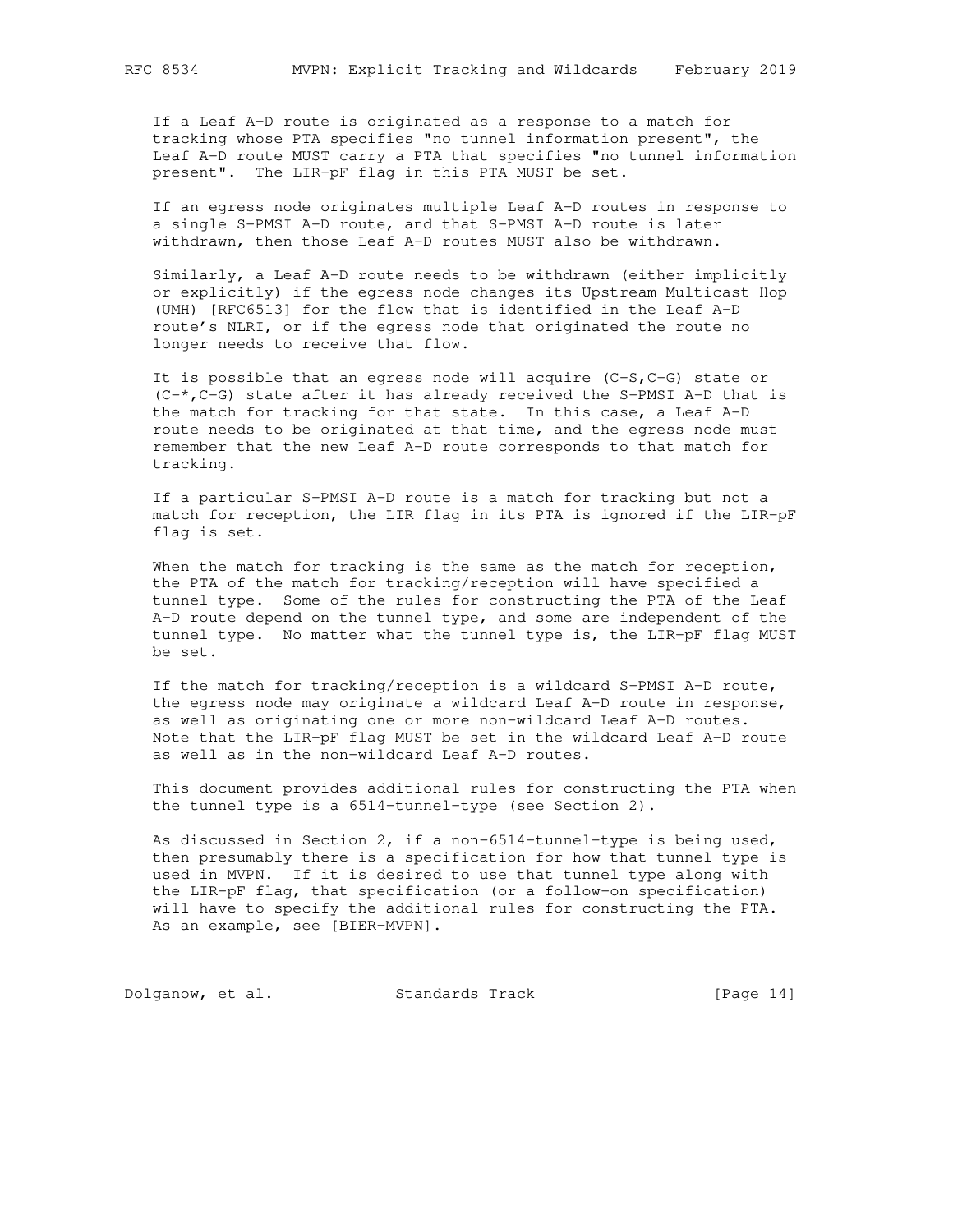For 6514-tunnel-types, additional rules for constructing the PTA are as follows:

 o If the tunnel type of the PTA attached to the match for tracking/ reception is Ingress Replication, the Leaf A-D route's PTA MAY specify Ingress Replication. In this case, the MPLS Label field of the PTA MAY be a non-zero value. If so, this label value will be used by the ingress PE when it transmits, to the egress PE, packets of the flow identified in the Leaf A-D route's NLRI.

 Alternatively, the egress PE MAY specify an MPLS label value of zero, or it MAY specify a tunnel type of "no tunnel information present". In either of these cases, when the ingress PE transmits packets of the identified flow to the egress PE, it will use the label that the egress PE specified in the PTA of the Leaf A-D route that it originated in response to the LIR flag of the match for reception.

 o If the tunnel type of the PTA attached to the match for tracking/ reception is any of the other 6514-tunnel-types, the PTA attached to the Leaf A-D route MUST specify a tunnel type of "no tunnel information present".

 It may happen that the tunnel type is a non-6514-tunnel type, but either (a) there is no specification for how to use that tunnel type with the LIR-pF flag or (b) there is such a specification, but the egress node does not support it. In that case, the egress node MUST treat the match for tracking/reception as if it had the LIR-pF flag clear.

5.3. When the Egress Node Is an ABR or ASBR

When segmented P-tunnels are used, the ingress and egress nodes may be ABRs or ASBRs. An egress ABR/ASBR that receives and installs an S-PMSI A-D route also forwards that route. If the received PTA of an installed S-PMSI A-D route specifies a tunnel, the egress ABR/ASBR MAY change the PTA before forwarding the route, in order to specify a different tunnel type (as discussed in [RFC6514] and/or [RFC7524]). The egress ABR/ASBR may also need to originate a Leaf A-D route, as specified in [RFC6514] and/or [RFC7524].

 Suppose the S-PMSI A-D route as received has a PTA specifying a tunnel and also has the LIR-pF flag set. The egress ABR/ASBR originates a corresponding Leaf A-D route for a given (C-S,C-G) only if it knows that it needs to receive that flow. It will know this by virtue of receiving a corresponding Leaf A-D route from downstream. (In the case where the PTA specifies a tunnel but the LIR-pF flag is not set, this document does not specify any new procedures.)

Dolganow, et al. Standards Track [Page 15]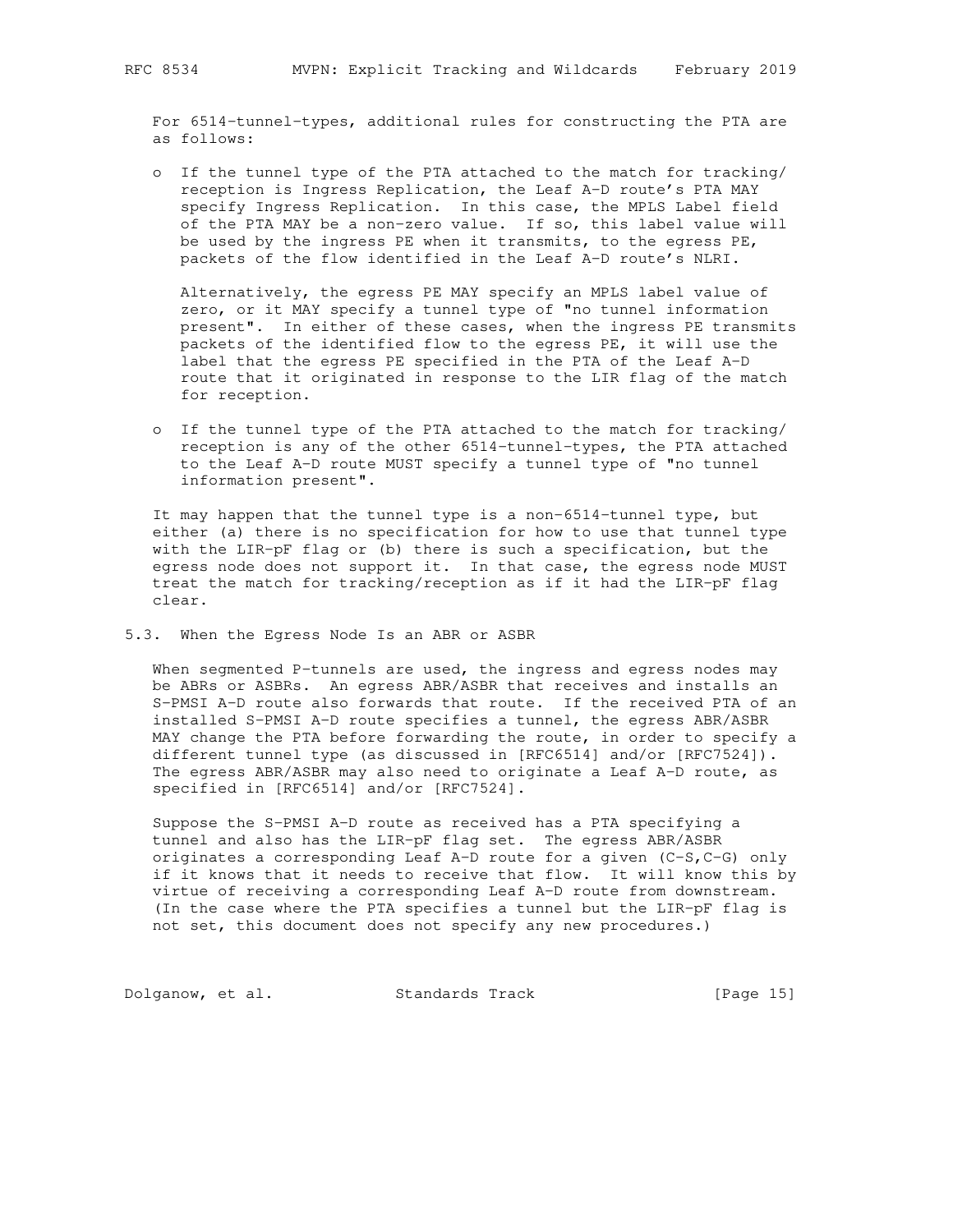The procedures in the remainder of this section apply only when an egress ABR/ASBR has installed an S-PMSI A-D route whose PTA as received specifies "no tunnel information present" but has the LIR flag or the LIR-pF flag set.

 If the received PTA of the installed S-PMSI A-D route specifies "no tunnel information present", the egress ABR/ASBR MUST pass the PTA along unchanged when it forwards the S-PMSI A-D route. (That is, a PTA specifying "no tunnel information present" MUST NOT be changed into a PTA specifying a tunnel.) Furthermore, if the PTA specifies "no tunnel information present", the LIR and LIR-pF flags in the PTA MUST be passed along unchanged.

 As a result of propagating such an S-PMSI A-D route, the egress ABR/ ASBR may receive one or more Leaf A-D routes that correspond to that S-PMSI A-D route. These routes will be received carrying an IP-address-specific Route Target (RT) Extended Community that specifies the address of the egress ABR/ASBR. The egress ABR/ASBR will propagate these Leaf A-D routes after changing the RT as follows. The Global Administrator field of the modified RT will be set to the IP address taken either from the S-PMSI A-D route's Next-Hop field [RFC6514] or its Segmented Point-to-Multipoint (P2MP) Next-Hop Extended Community [RFC7524]. The address from the Segmented P2MP Next-Hop Extended Community is used if that Extended Community is present; otherwise, the address from the Next-Hop field is used.

 This procedure enables the ingress PE to explicitly track the egress PEs for a given flow, even if segmented tunnels are being used. However, cross-domain explicit tracking utilizes S-PMSI A-D routes that do not specify tunnel information; therefore, it can only be done when the S-PMSI A-D route that is a flow's match for tracking is different from the S-PMSI A-D route that is that flow's match for reception.

6. Ingress Node Handling of Received Leaf A-D Routes with LIR-pF Set

Consider the following situation:

- o An ingress node, call it N, receives a Leaf A-D route, call it L.
- o L carries an IP-address-specific RT identifying N.
- o The Route Key field of L's NLRI is not identical to the NLRI of any current I-PMSI or S-PMSI A-D route originated by N.

 Per the procedures of [RFC6514] and [RFC7524], such a Leaf A-D route does not cause any MVPN-specific action to be taken by N.

Dolganow, et al. Standards Track [Page 16]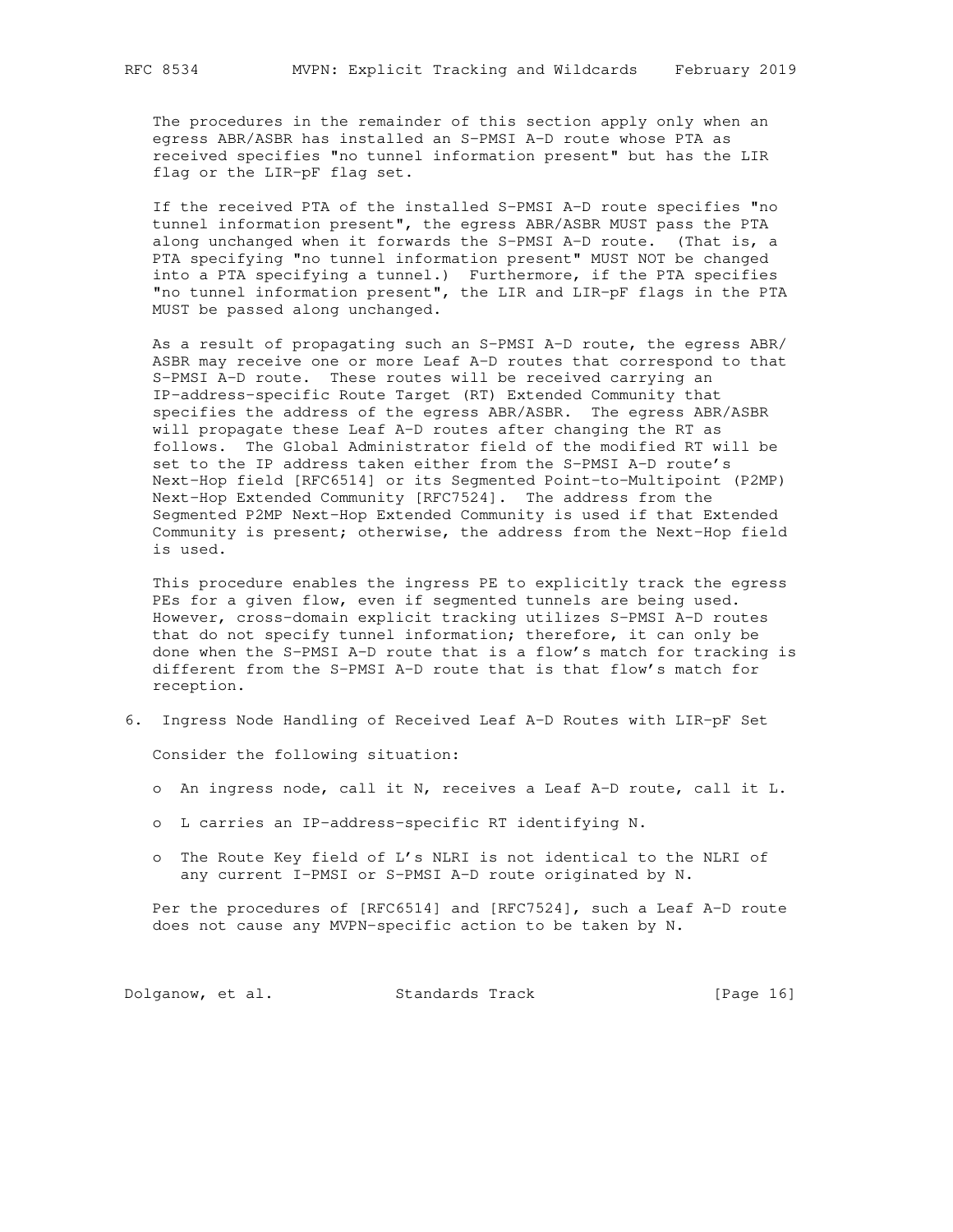This document modifies those procedures in the case where there is a current wildcard S-PMSI A-D route, originated by N, to which L is a valid response according to the procedures of Section 5.2. In this case, L MUST be processed by N.

 Suppose that L's PTA specifies a tunnel type of Ingress Replication and that it also specifies a non-zero MPLS label. Then if N needs to send to L a packet belonging to the multicast flow or flows identified in L's NLRI, N MUST use the specified label.

If L's PTA meets any of the following conditions:

- o It specifies a tunnel type of "no tunnel information present", or
- o It specifies a tunnel type of Ingress Replication, but specifies an MPLS label of zero, or
- o It specifies any other 6514-tunnel-type,

 then the action taken by N when it receives L is a local matter. In this case, the Leaf A-D route L provides N with explicit tracking information for the flow identified by L's NLRI. However, that information is for management/monitoring purposes and does not have any direct effect on the flow of multicast traffic.

 If L's PTA specifies a non-6514-tunnel-type not mentioned above, presumably there is a specification for how MVPN uses that tunnel type. If the LIR-pF flag is to be used with that tunnel type, that specification must specify the actions that N is to take upon receiving L. As an example, see [BIER-MVPN]. In the absence of such a specification, the LIR-pF flag SHOULD BE ignored. See Section 2 for further discussion of non-6514-tunnel-types.

7. IANA Considerations

 IANA has added the following entry to the "P-Multicast Service Interface (PMSI) Tunnel Attribute Flags" registry under the "Border Gateway Protocol (BGP) Parameters" registry. This registry is defined in [RFC7902]. The entry appears as:

- o Value: 2
- o Name: Leaf Information Required per-Flow (LIR-pF)
- o Reference: RFC 8534

Dolganow, et al. Standards Track [Page 17]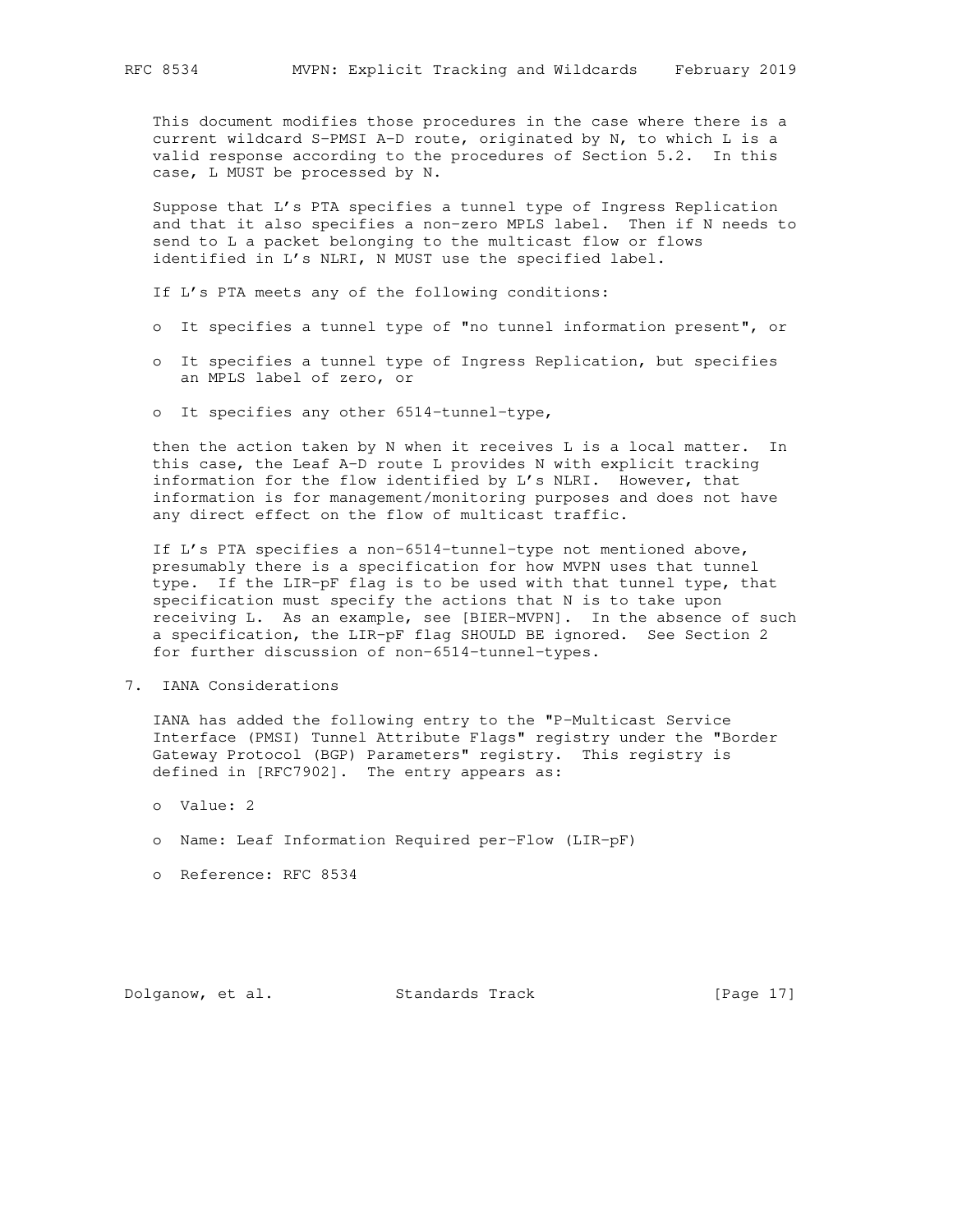## 8. Security Considerations

The Security Considerations of [RFC6513] and [RFC6514] apply.

 By setting the LIR-pF flag in a single wildcard S-PMSI A-D route, a large number of Leaf A-D routes can be elicited. If this flag is set when not desired (through either error or malfeasance), a significant increase in control plane overhead can result. Properly protecting the control plane should prevent this kind of attack.

 In the event such an attack occurs, mitigating it is unfortunately not very straightforward. The ingress node can take note of the fact that it is getting, in response to an S-PMSI A-D route that has LIR-pF clear, one or more Leaf A-D routes that have LIR-pF set. By default, the reception of such a route MUST be logged. However, it is possible for such log entries to be "false positives" that generate a lot of "noise" in the log; therefore, implementations SHOULD have a knob to disable this logging.

 In theory, if one or more Leaf A-D routes with LIR-pF set arrive in response to an S-PMSI A-D route with LIR-pF clear, withdrawing the S-PMSI A-D route could put a stop to the attack. In practice, that is not likely to be a very good strategy, because:

- o Under normal operating conditions, there are some race conditions that may cause the ingress node to think it is being attacked, when in fact it is not.
- o If some egress nodes have a bug that causes them to set LIR-pF when it should be clear, withdrawing the S-PMSI A-D route will stop the flow of multicast data traffic to all the egress nodes, causing an unnecessary customer-visible disruption.
- o The same situation that caused the S-PMSI A-D route to be originated in the first place will still exist after the S-PMSI A-D route is withdrawn, so the route will just be re-originated.

 In other words, any action that would ameliorate the effects of this sort of attack would likely have a negative effect during normal operation. Therefore, it is really better to rely on security mechanisms that protect the control plane generally than to have a mechanism that is focused on this one particular type of attack.

Dolganow, et al. Standards Track [Page 18]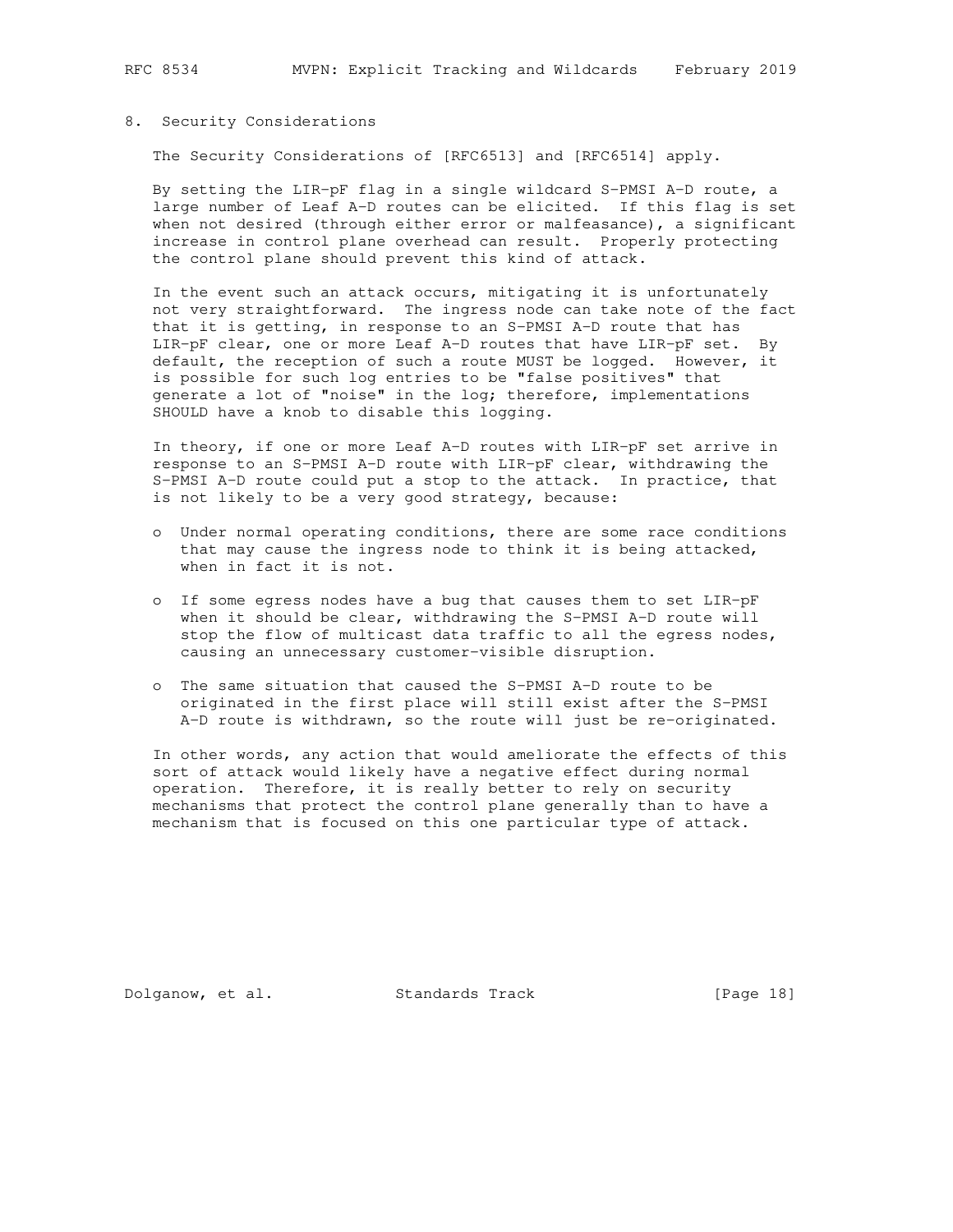### 9. References

- 9.1. Normative References
	- [RFC2119] Bradner, S., "Key words for use in RFCs to Indicate Requirement Levels", BCP 14, RFC 2119, DOI 10.17487/RFC2119, March 1997, <https://www.rfc-editor.org/info/rfc2119>.
	- [RFC6513] Rosen, E., Ed. and R. Aggarwal, Ed., "Multicast in MPLS/ BGP IP VPNs", RFC 6513, DOI 10.17487/RFC6513, February 2012, <https://www.rfc-editor.org/info/rfc6513>.
	- [RFC6514] Aggarwal, R., Rosen, E., Morin, T., and Y. Rekhter, "BGP Encodings and Procedures for Multicast in MPLS/BGP IP VPNs", RFC 6514, DOI 10.17487/RFC6514, February 2012, <https://www.rfc-editor.org/info/rfc6514>.
	- [RFC6515] Aggarwal, R. and E. Rosen, "IPv4 and IPv6 Infrastructure Addresses in BGP Updates for Multicast VPN", RFC 6515, DOI 10.17487/RFC6515, February 2012, <https://www.rfc-editor.org/info/rfc6515>.
	- [RFC6625] Rosen, E., Ed., Rekhter, Y., Ed., Hendrickx, W., and R. Qiu, "Wildcards in Multicast VPN Auto-Discovery Routes", RFC 6625, DOI 10.17487/RFC6625, May 2012, <https://www.rfc-editor.org/info/rfc6625>.
	- [RFC7524] Rekhter, Y., Rosen, E., Aggarwal, R., Morin, T., Grosclaude, I., Leymann, N., and S. Saad, "Inter-Area Point-to-Multipoint (P2MP) Segmented Label Switched Paths (LSPs)", RFC 7524, DOI 10.17487/RFC7524, May 2015, <https://www.rfc-editor.org/info/rfc7524>.
	- [RFC7902] Rosen, E. and T. Morin, "Registry and Extensions for P-Multicast Service Interface Tunnel Attribute Flags", RFC 7902, DOI 10.17487/RFC7902, June 2016, <https://www.rfc-editor.org/info/rfc7902>.
	- [RFC8174] Leiba, B., "Ambiguity of Uppercase vs Lowercase in RFC 2119 Key Words", BCP 14, RFC 8174, DOI 10.17487/RFC8174, May 2017, <https://www.rfc-editor.org/info/rfc8174>.

Dolganow, et al. Standards Track [Page 19]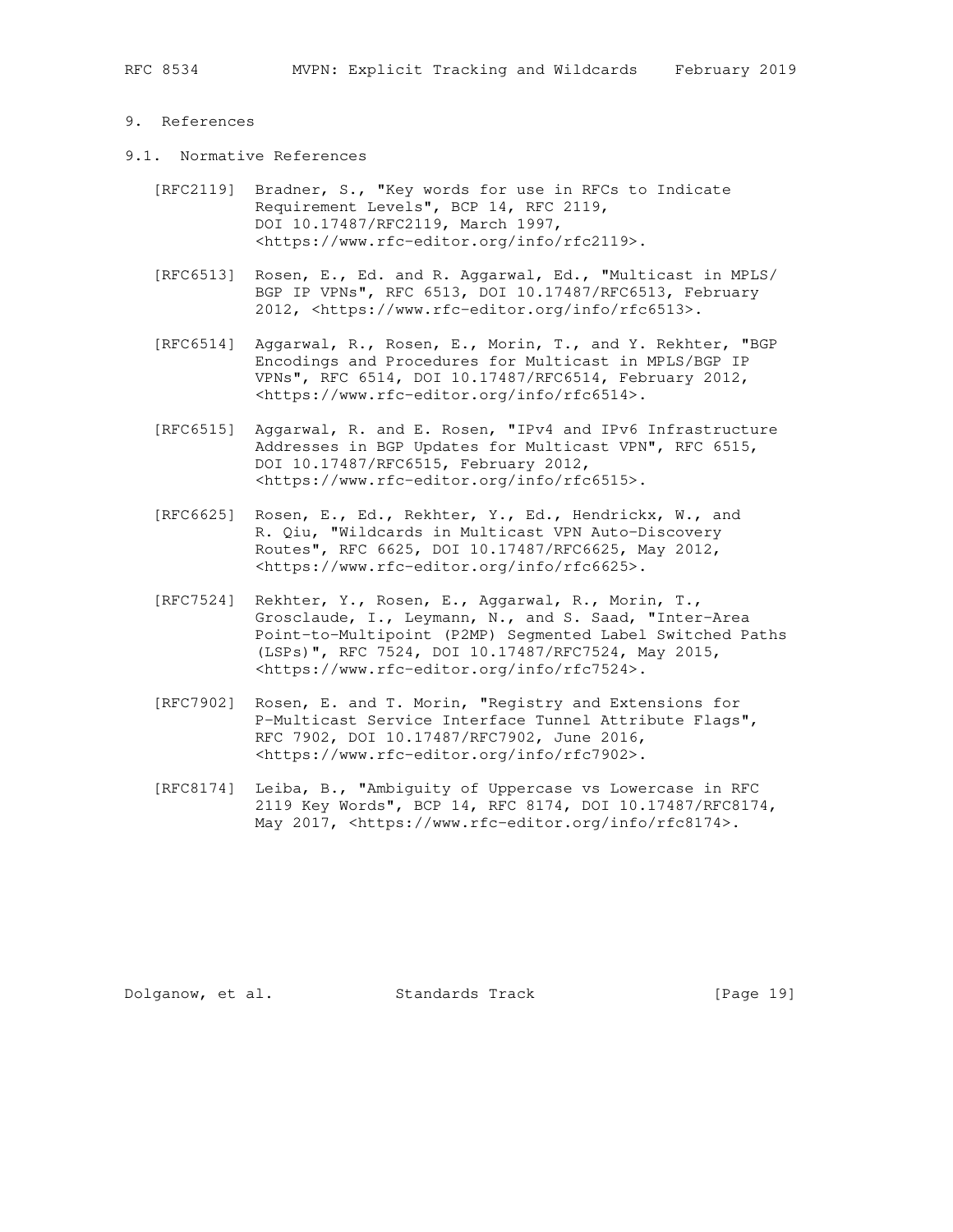# 9.2. Informative References

#### [BIER-MVPN]

 Rosen, E., Sivakumar, M., Aldrin, S., Dolganow, A., and T. Przygienda, "Multicast VPN Using BIER", Work in Progress, draft-ietf-bier-mvpn-11, March 2018.

- [RFC7582] Rosen, E., Wijnands, IJ., Cai, Y., and A. Boers, "Multicast Virtual Private Network (MVPN): Using Bidirectional P-Tunnels", RFC 7582, DOI 10.17487/RFC7582, July 2015, <https://www.rfc-editor.org/info/rfc7582>.
- [RFC7900] Rekhter, Y., Ed., Rosen, E., Ed., Aggarwal, R., Cai, Y., and T. Morin, "Extranet Multicast in BGP/IP MPLS VPNs", RFC 7900, DOI 10.17487/RFC7900, June 2016, <https://www.rfc-editor.org/info/rfc7900>.

#### Acknowledgments

 The authors wish to thank Robert Kebler for his ideas and comments and Stephane Litkowski and Benjamin Kaduk for their thorough reviews and useful suggestions. We would also like to thank Mirja Kuhlewind for her attention to the Security Considerations section.